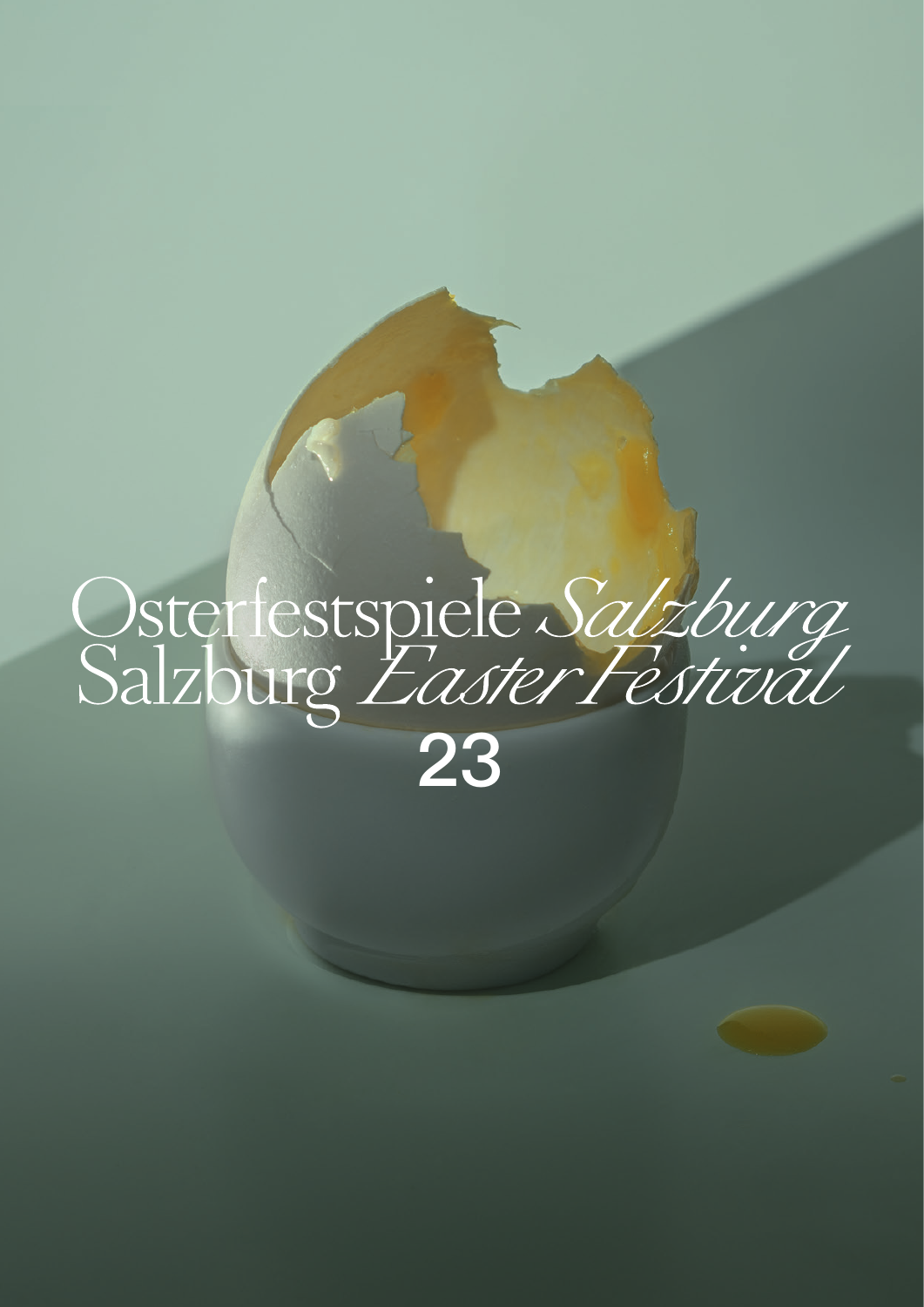# Osterfestspiele Salzburg<br>Salzburg *Easter Festival*

# A new direction for the Salzburg Easter Festival in 2023

With his first programme as the Artistic Director of the Salzburg Easter Festival, Nikolaus Bachler is announcing a new path for this festival that is so steeped in tradition. From 2023 onwards, a different top-class orchestra each year will come with its chief conductor to give guest performances in Salzburg, bringing its own unique sound culture to the Easter Festival. The first guest ensemble will be the Leipzig Gewandhaus Orchestra, conducted by Andris Nelsons. The focus of the 2023 Easter Festival will be the Leipzig-born composer Richard Wagner, and it will include a new staging of Romeo Castellucci's production of »Tannhäuser« and the world premiere of »Träume« [»Dreams«], by the choreographer Emanuel Gat.

–

»The world of Richard Wagner, the most radical innovator in music history, is both a starting point and a laboratory. We shall be exploring his extraordinary view of the world in opera, in concerts, in dance and even in electronic music«, says Nikolaus Bachler. »I am extraordinarily pleased that we will be setting out on this new path in 2023 with Andris Nelsons at the helm of the Gewandhaus Orchestra – the oldest public symphony orchestra in the world, and one of the most remarkable orchestras of our time«.

Andris Nelsons will be responsible for all the concerts and the three opera performances in the Grosses Festspielhaus. He is looking forward »with an extraordinary sense of anticipation« to his residency at the Salzburg Easter Festival: »Wagner and Mendelssohn, Schumann and Bach: the works of these composers have had a lasting impact on the history of our orchestra and have made us the orchestra that we are today«, says the chief conductor of the Gewandhaus. »To share our core repertoire with Salzburg audiences means revealing our innermost selves – and telling the story of where our journey is taking us. Contemporary music also plays an important role in our work. I am therefore especially pleased that a work by the Gewandhaus Composer Sofia Gubaidulina is on our programme«.

»We are especially delighted to be invited as the first orchestra in residence after the reorientation of the Salzburg Easter Festival in 2023, and to be given the opportunity to showcase our individuality in such a many-faceted way. After all, we are the orchestra of the Leipzig Opera, the concert orchestra of the Gewandhaus and the church orchestra of St Thomas's, which means we have for several centuries been cultivating an exceptionally diverse repertoire«, says Andreas Schulz, the Director of the Gewandhaus. »Our programmes for 2023 also hark back to our first appearance at the Easter Festival in 1990, when the Gewandhaus Orchestra stepped in for the opera production of »Fidelio«.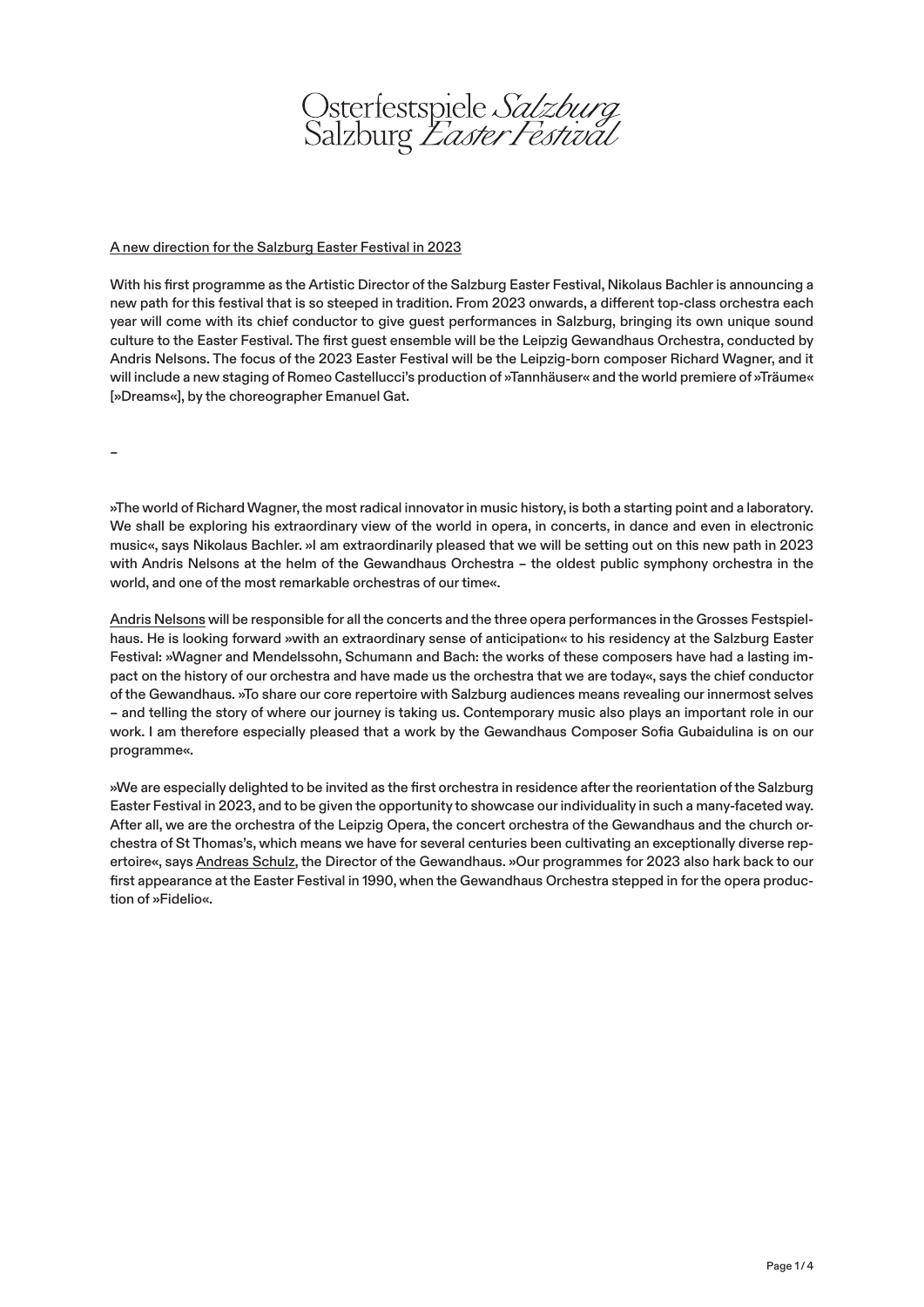# TANNHÄUSER und der Sängerkrieg auf Wartburg – A new staging

Andris Nelsons will conduct Richard Wagner's masterpiece in a production by Romeo Castellucci, a true visionary of the theatre. This will be a new staging of the production that premiered at the Bavarian State Opera in 2017. Jonas Kaufmann last appeared at the Easter Festival in »Cavalleria rusticana« / »Pagliacci« in 2015, and will here make his debut in the title role. Marlis Petersen as Elisabeth will be singing her first-ever Wagner role. This German soprano, who has been named the »Singer of the Year« several times, will also be celebrating her debut at the Easter Festival. The quintet of soloists will be completed by Elīna Garança as Venus, Georg Zeppenfeld as the Landgrave Hermann and Christian Gerhaher as Wolfram von Eschenbach. This production will largely follow Wagner's final version of the opera, namely the version that was first performed in Vienna in 1875.

#### DREAMS – World premiere

For the first-ever time, dance will feature at the Easter Festival – in the archaic setting of the Felsenreitschule. The French/Israeli choreographer Emanuel Gat will present a work for 14 dancers that is inspired by Richard Wagner's Wesendonck Lieder. Gat will combine the five famous poems with excerpts from Wagner's essay »Art and Revolution« [»Die Kunst und die Revolution«]. » ›Träume‹ is a choreographic work that engages with different facets of Wagner's oeuvre. In the first act, excerpts from his revolutionary essay will be juxtaposed with the poems by Mathilde Wesendonck in order to create a kind of textual score in a dialogue between the sexes; it is followed by a second act that unfolds to the music of the five songs«, says Emanuel Gat. This world premiere will be danced by members of the Emanuel Gat Dance Company.

# ORCHESTRAL CONCERTS

# Orchestral concert I: Gubaidulina / Bruckner

Sofia Gubaidulina's »Der Zorn Gottes« [»Wrath of God«] was composed for the Salzburg Easter Festival, though the pandemic meant it could not be given its world premiere here. It has meanwhile been acclaimed by critics and audiences alike, and now this mighty orchestral work is finally coming to Salzburg. The Russian composer Gubaidulina has enjoyed a long-standing collaborative relationship with the Gewandhaus Orchestra, and in the last two seasons and next season she is the official »Gewandhaus Composer«. The second half of this concert will feature Anton Bruckner's 7th Symphony, which was given its world premiere by the Gewandhaus Orchestra under Arthur Nikisch on 30 December 1884. This performance finally brought the composer his first-ever resounding success and national recognition.

#### Orchestral concert II: Bach / Escaich / Schumann

Felix Mendelssohn Bartholdy, a former chief conductor of the Gewandhaus Orchestra, is regarded as the man who ushered in a lasting renaissance of the music of Johann Sebastian Bach. This second symphonic programme of the 2023 Easter Festival will therefore revolve around these two men who have long been focal points in Leipzig's musical life. Mendelssohn Bartholdy arranged Bach's Orchestral Suite No. 3 in D major for orchestra and gave its first performance in Leipzig. Robert Schumann's 2nd Symphony in C major was premiered by Mendelssohn Bartholdy at the Gewandhaus in 1846, and is notable for its numerous references to Bach's music. These two works will be placed alongside music of the 21st century: a work for cello and orchestra by the French composer Thierry Escaich, which will here be given its Austrian premiere, with Gautier Capuçon as soloist.

#### CHORAL CONCERT: Brahms

In 1869, Johannes Brahms's »German Requiem« was given its first complete performance in the Leipzig Gewandhaus, when the Gewandhaus Orchestra and Chorus gave the world premiere of the final, seven-movement version of this work under the direction of their chief conductor Carl Reinecke. The Bavarian Radio Chorus will sing the work at the 2023 Easter Festival, and will be joined by Julia Kleiter and Christian Gerhaher as soloists.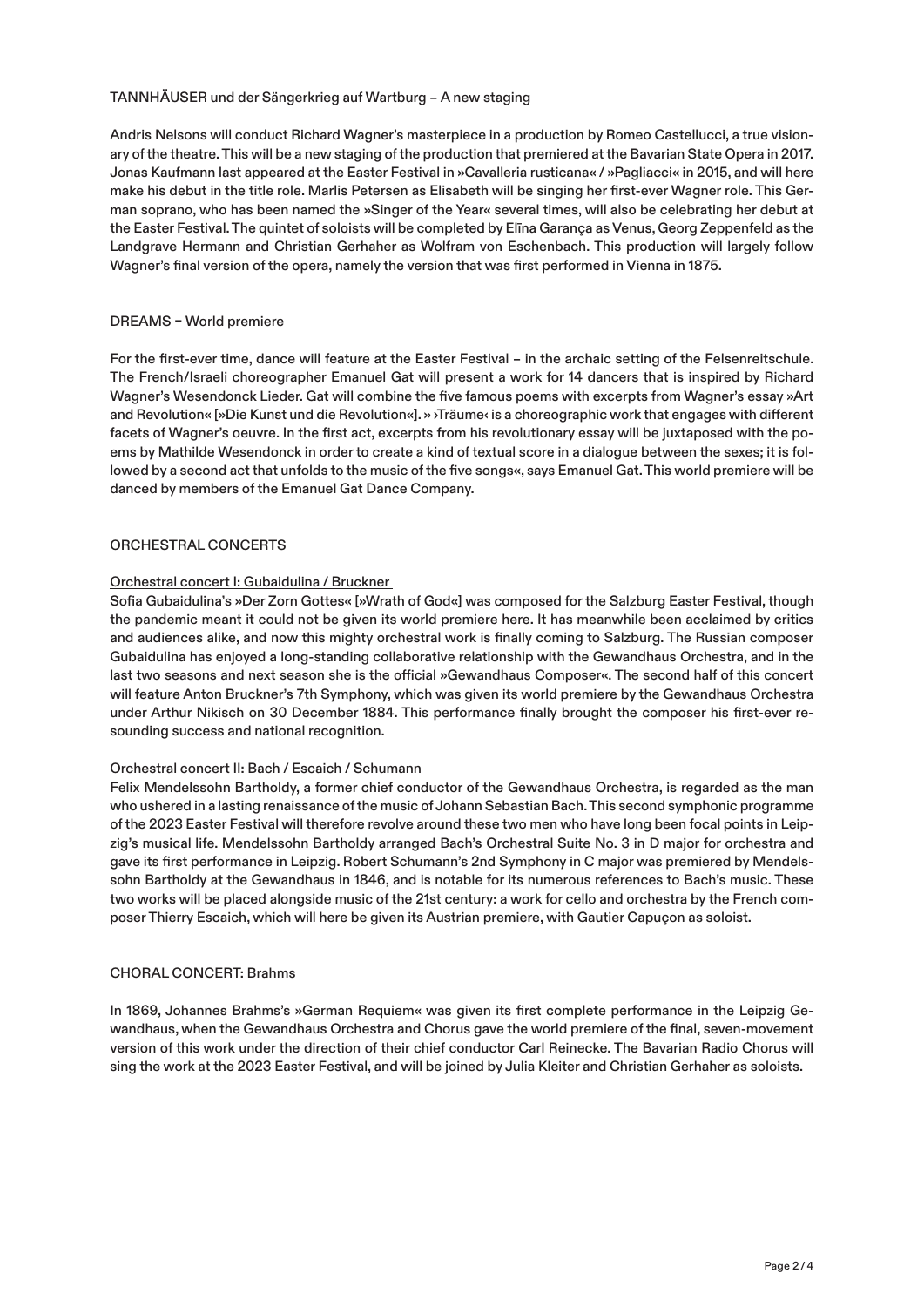#### WESTBAM MEETS WAGNER

Westbam, one of the most significant electronic artists of our time, will here engage with masterpieces by Richard Wagner to develop a symbiosis of beats and Wagner's greatest works. It is an experiment to mark the beginning of a dialogue with electronic music at the Salzburg Easter Festival.

Westbam is considered a revolutionary of electronic music – his performances at the Berlin Love Parades are legendary – and he is the only musician in his genre to have enjoyed number-one hits as an artist, producer and label owner. In »Westbam meets Wagner« he will unite his passion for both classical and electronic music: »I'm interested in the futuristic Wagner, the man who conceived the artwork of the future, the detonating steam pile driver at the entrance to the storm of steel«, says Westbam. Together with the members of the Mendelssohn Orchestra Academy of the Gewandhaus Orchestra, conducted by Oscar Jockel, Westbam will present his view of Wagner at the Felsenreitschule.

# CHAMBER CONCERTS / LATE NIGHT

*The chamber music concerts and the Late-Night Concert feature ensembles that have emerged from the ranks of the Gewandhaus Orchestra, and that bear the name of the Leipzig concert hall »Gewandhaus« as part of their own. Only four ensembles have been granted this distinction: The Gewandhaus Wind Quintet, the Gewandhaus String Quartet and the Gewandhaus Brass Quintet (all of which will perform in Salzburg at Easter 2023), and the Gewandhaus Octet.* 

#### Chamber concert I

The Gewandhaus Wind Quintet, together with the pianist Kirill Gerstein, will perform classics by Ludwig van Beethoven and Wolfgang Amadeus Mozart as well as works by Kurt Weill and Hanns Eisler. Eisler was born in Leipzig, studied with Arnold Schoenberg, returned to Europe from his American exile and lived first in Vienna and then in East Berlin, where he remained until his death. Like Eisler, the other composer on this programme was also closely associated with the playwright Bertolt Brecht: Kurt Weill, who composed the opera »Aufstieg und Fall der Stadt Mahagonny« [»Rise and Fall of the City of Mahagonny«] to a libretto by Brecht, which was given its world premiere in Leipzig in 1930. Excerpts from this opera will be heard here in an arrangement for wind quintet by Christian Muth (it will also be this arrangement's first performance in Austria).

#### Chamber concert II

This programme by the Gewandhaus String Quartet also presents two pieces that were given their world premieres in Leipzig: Ludwig van Beethoven's String Quartet in E-flat major, op. 74, received its first verifiable public performance in 1811, played by the Gewandhaus Quartet, while Felix Mendelssohn Bartholdy's String Quartet in f minor, op. 80, was premiered posthumously on 4 November 1848. It was the last work to be completed by its composer, who died in November 1847, the year in which he wrote it. Also on the programme is Franz Schubert's String Quintet for two violins, viola and two cellos, for which the cellist Gautier Capuçon will join the Gewandhaus musicians as a special guest.

#### Late-Night Concert

This programme will be announced at a later date. The Gewandhaus Brass Quintet will be playing.